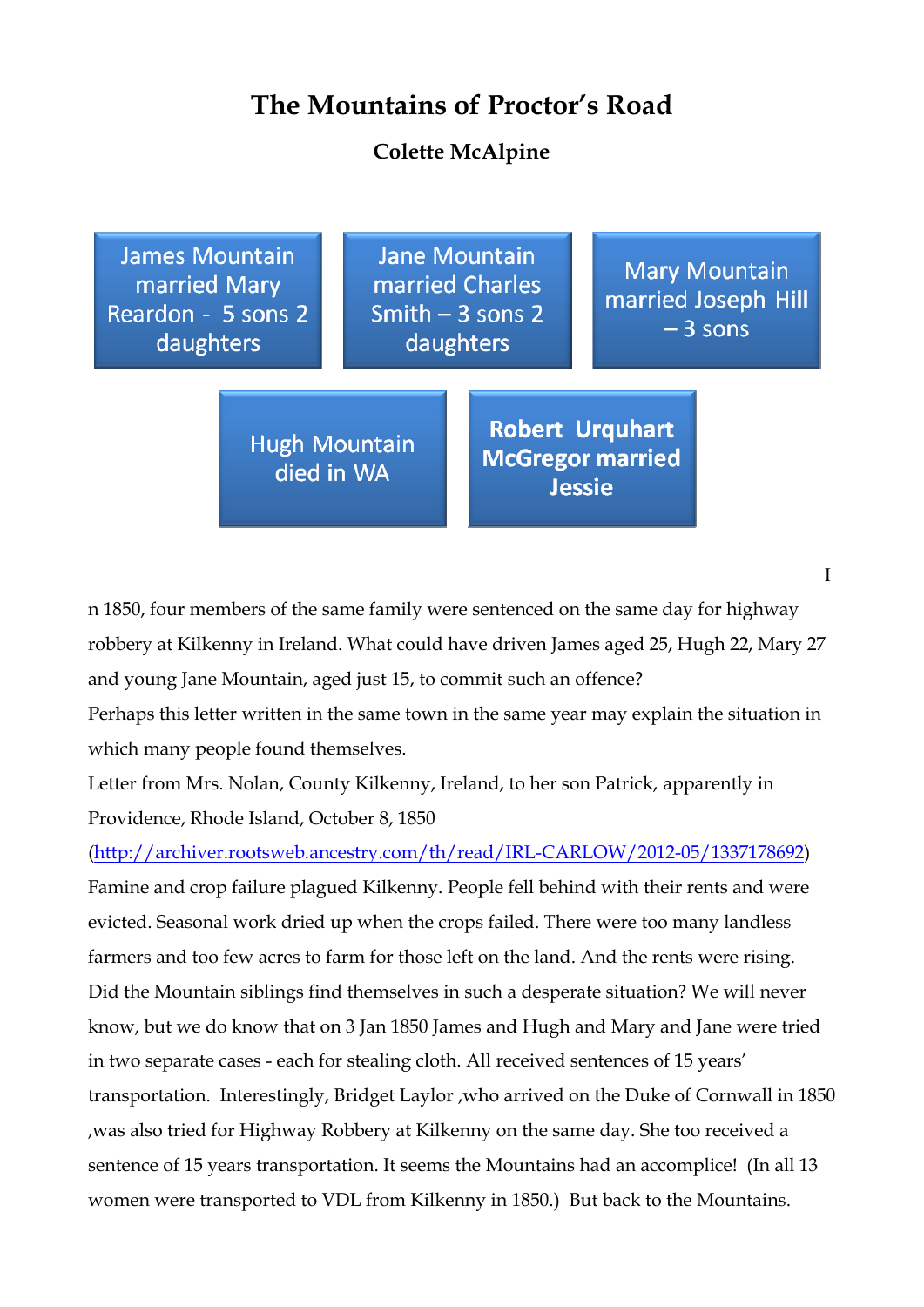Mary and Jane, probably sisters, but possibly cousins, arrived in Tasmania on the *Blackfriar* in January 1851. James arrived on the *Hyderabad* in September 1850, but Hugh, his brother (as stated on James's indent), was sent to Western Australia on the *Robert Small* and not until 1853. A newspaper report from 1875 confirms that Jane Mountain and James Mountain were siblings so we can confirm that at least Hugh, James and Jane were brothers and sister.

Upon arrival Mary, a kitchenmaid was unfit for service, but Jane went into service saying she was a nursemaid. She was just 16. The women stayed in contact, both being in the house of correction in September 1851, at Brickfields in August 1852 and back in the house of correction in September 1852. On 13 September 1852, Mary married Joseph Hill, a blacksmith at St George's in Hobart. A witness at her wedding was Rose Gray, formerly Rose McNally from Drogheda. Rose had arrived on the *Kinnear*, another convict ship, and she was also a witness at young Jane's wedding to 39-year-old Charles Smith, a bootmaker, at St Joseph's Catholic Church in October 1853. In December 1858, James Mountain married Mary Reardon, also at St Joseph's in Hobart. Both Jane and Mary had received their CPs in 1857. All should have been going swimmingly. But in January 1861, the first of the many court appearances for the Mountain family was reported in the newspapers.

Mary Mountain of Forrest Road, charged her sister in law, Jane Smith, with using threatening language. Mary reported that Jane had said she would 'kill her, stick her with a knife and put her in the creek'. Mary claimed to be in fear of Jane. Under crossexamination, Mary did admit that she and her husband had assaulted Jane, but she later retracted this and said that Jane had come to beat her. A witness claimed he saw the defendant lying on the floor at Mountains with her face swelled and crying out murder without any cause. Whatever the truth, relationships were breaking down and Jane was ordered to keep the peace for 6 months.

In 1864, James and Mary Mountain lost their 2-year-old daughter to convulsions - they were living at Proctor's Road. In 1864, Hugh Mountain died in WA aged 35. All was quiet with the Mountains until 1868 when a neighborhood dispute got out of hand. Robert Urquhart McGregor, a farmer of Proctor's Road and Joseph Hill, Mary's husband did not get on. McGregor claimed that the Hill family used threatening language to him and his family and that their cattle strayed onto his property. Sureties to keep the peace were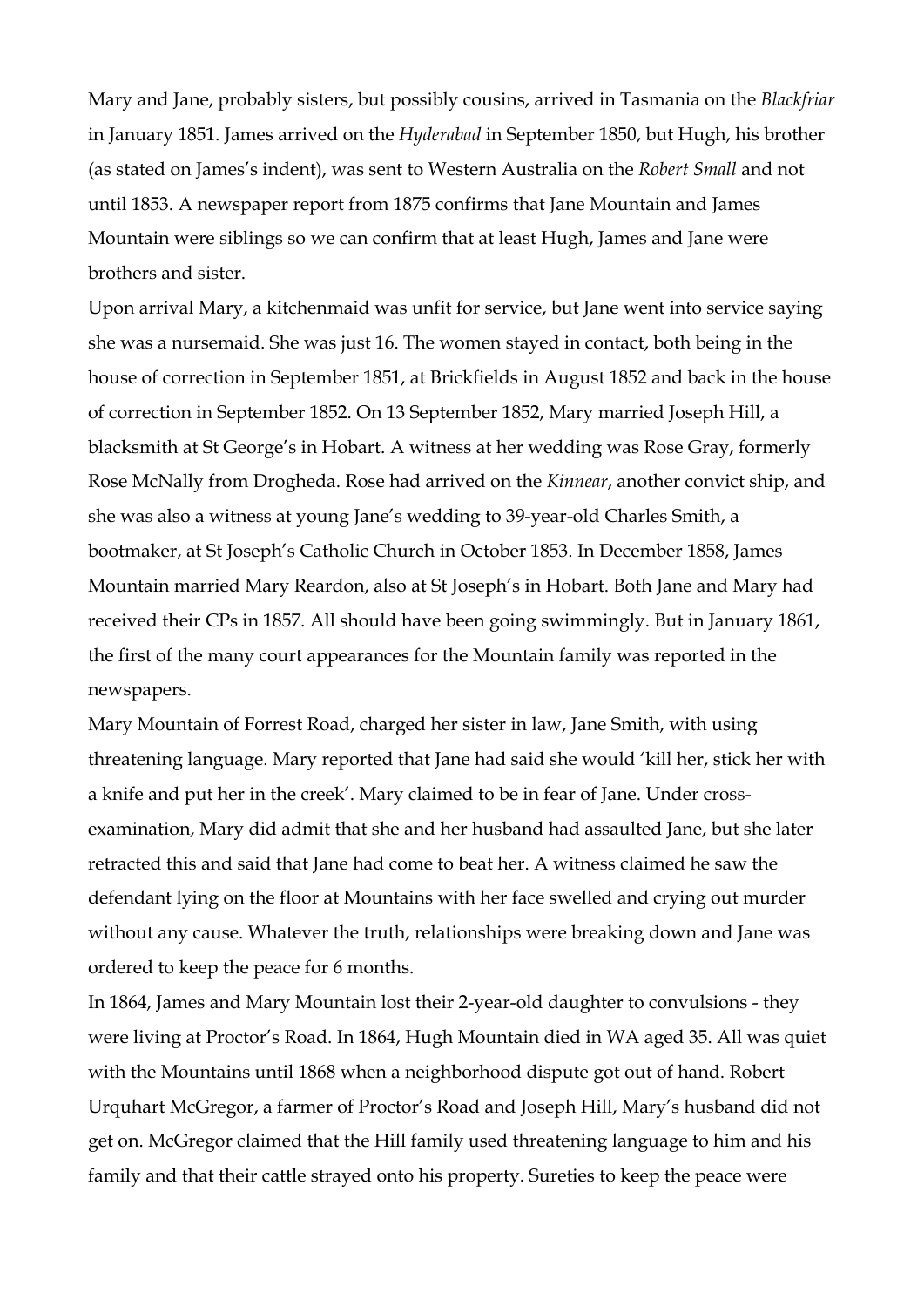awarded. But the hostility between the two farmers lasted for many years. The sister's in law seemed to be getting on a little better, as in 1868 Mary Mountain, wife of James, registered the birth of Jane's daughter Louisa. But relationships with the Macgregor's fouled further. In Feb 1871, Jessie Macgregor prosecuted Mary Hill for assaulting her on Proctor's Road. Jessie's husband and two of her daughters were with her, when Mary accused her of stealing wood from Hill land. The dispute over the right to take wood from the land was disputed for years and the girls corroborated their mother's claims that *Mary Hill hit her on the head with her fist*. In March 1871, relationships with the Macgregor's fell further when Macgregor reported Hill for keeping an illegal still. Macgregor said he lived at Vincent's Gully Proctors Road about 9 ks south of Hobart and that he had already had two court cases with Hill.

In October 1872, Robert Macgregor complained that young Joseph Hill had destroyed vines on his property. The next year Hill took Macgregor to court claiming he committed perjury in relation to this case. The reason for the long running dispute between the two families was apparently a piece of land. How did these two fathers feel when in May 1873 Samuel Hill and Mary Jane Macgregor aged 18 and 19 married in Hobart? It is our own tale of *Romeo and Juliet* set in Hobart Town!

Perhaps Mary did not take the marriage well as Mary Hill was not well! The New Norfolk Asylum patient admission records of September 1874 describe her condition. Mary Mountain or Hill was 48, married, RC and a domestic. She lived on Proctor's Road and was the wife of Hill. She had been admitted to hospital in Hobart as a person of unsound mind. She refused to speak and explain her ailments, and refused to eat believing her food poisoned. She remained in bed, refusing also to get up and any attempt to make her do so or attire herself resulted in bad language and violent behavior. Her husband reported that her condition had been this way for about a month. Mary was admitted suffering from amentia, being emaciated and weak. She was discharged in May 1875 just in time for the next skirmish.

It seems that every one from Ridgeway was in court in November 1875 to hear the case of the brawl between the Smiths and the Mountains. In fact, when the case was called the *Mercury* reported that several individuals crowded into the defendant's bar and struggled to gain possession of the witness box. The court was filled with laughter especially when the Bench was alerted to the fact that the wrong parties were at the bar. Mr. Tarlton, the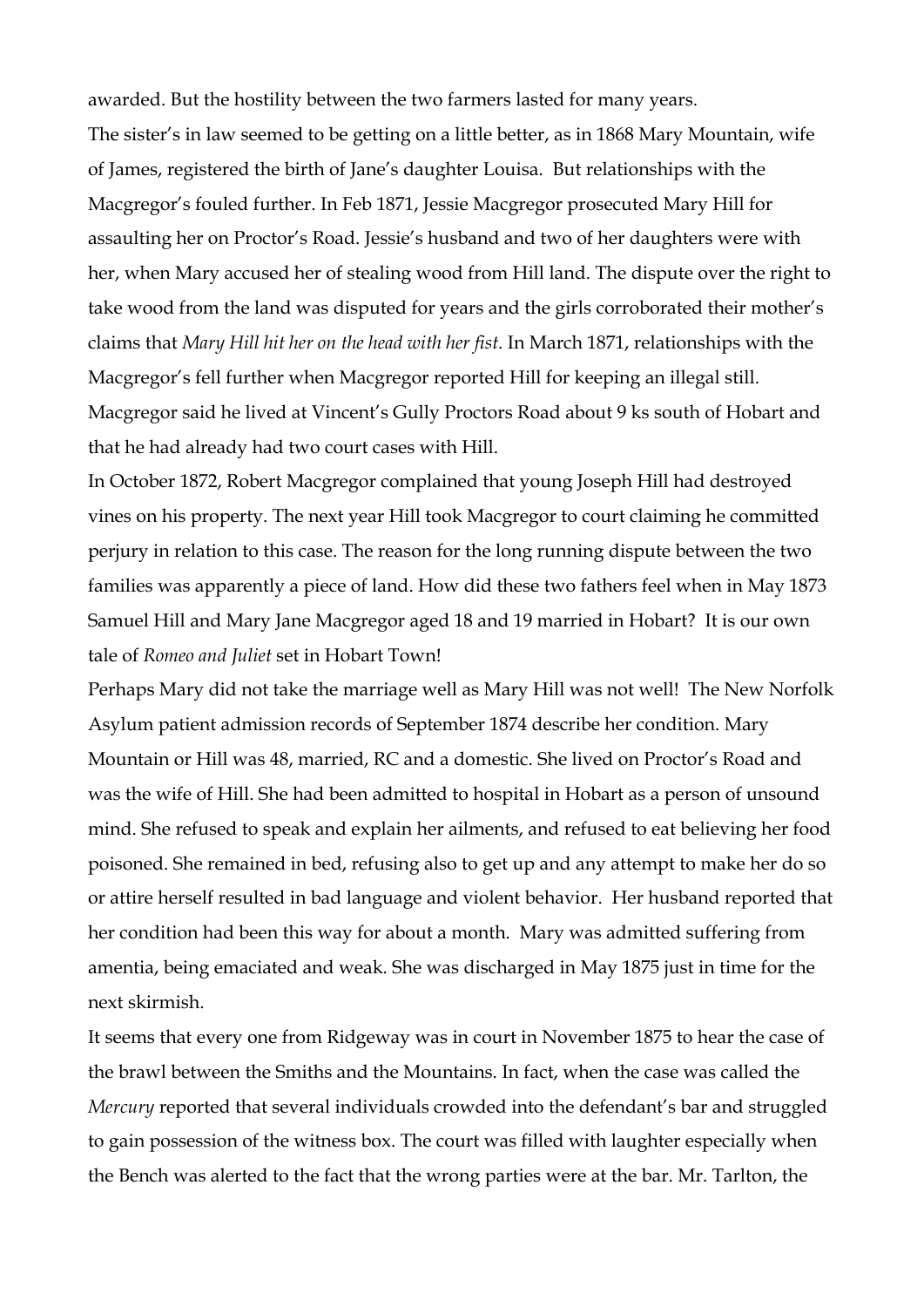judge replied. 'It is no wonder as it is an Irish case." The plaintiff Mary Mountain (wife of James Mountain) charged Charles Smith and George Smith (her brother in law and nephew) with having assaulted her. Again, the court heard of a long-standing dispute between the families. Mary found her son being beaten by Charles Smith and went to assist, along with her husband. Mrs. Smith (Jane Mountain) hit her brother James over the head with a stick, rendering him insensible. Mr. Sheehy the lawyer for the defence pointed out the absurdity of the whole situation by stating that both the Smith men were small, yet Mrs. Smith (Jane Mountain) was a large woman like her brother, James Mountain, whom she admitted to having knocked to the ground. Young Mountain junior was also a giant. Aptly named.

A witness claimed that the Smiths were walking by the Mountain's house when young Mountain called him obnoxious names much to Smith's annoyance and he retaliated by saying he would thrash him at the first opportunity. Mountain came over the fence and attacked Smith who fell under him. Mountain called for backup and his parents came to the rescue. Mrs. Jane Smith launched into the fray to assist and it seemed the parties were numerically equal, but they were physically unequal. Mrs. Smith tried to pull young Mountain off her husband but was hit. She showed her muscle by hitting Mountain on the head and causing him to retreat.

The Mountains brought several of their children in to assist. Smith the elder, found this too much to deal with apparently having three Mountains on top of him at one stage. Much laughter erupted in court. The judge decided that this squabble was one in which the inhabitants of Ridgeway and its vicinity were wont to indulge. He dismissed the case. Our Joseph Smith of Proctor's Road may have suffered a stroke in Franklin Square in 1878. He spent the whole day there in the pouring rain before anyone from whom he asked assistance came to his aid. The same year young Michael Thomas Mountain aged 17 was shot accidentally and he died at Ridgeway. Joseph Hill died of paralysis in the general hospital in September 1898 - he was 83. He is buried in a pauper grave at Cornelian Bay. James Mountain died in July 1895 at Proctor's Road He was 65, a gardener and he left everything in his will to his wife Mary. In 1904, Mary left everything in her will to her daughter Catherine, including a house and orchard on Proctor's Road. The Mercury reported yet another Mountain vs. Mountain case when Catherine's brother Morris contested the will. He claimed he found the family home in ruins and that his sister was